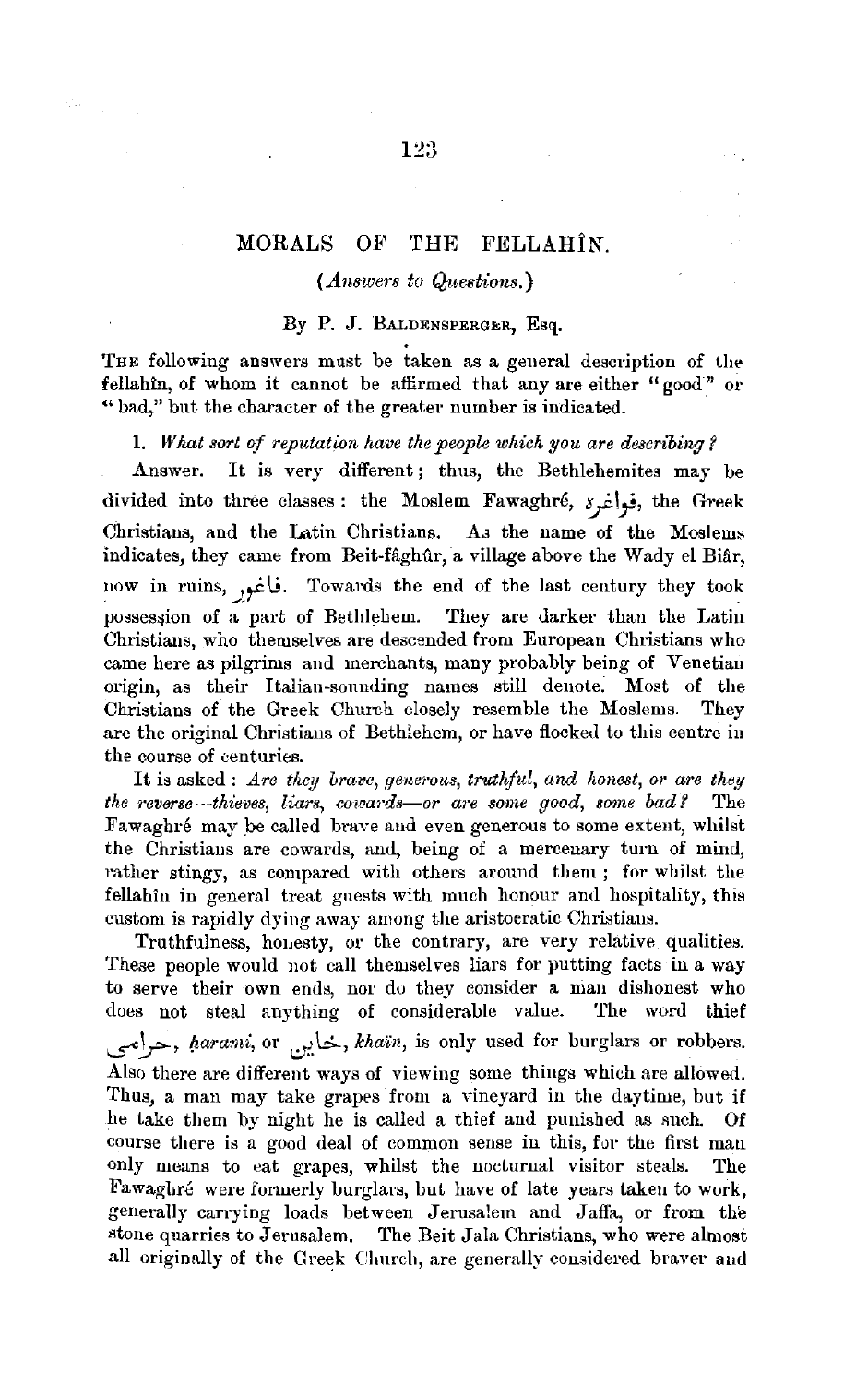more generous than Bethlehem Christians, and they are also less given to mercantile pursuits. Bethlehem Christians have been travelling the world over for the last 25 years, whilst Beit Jala Christians are stonecarriers or lime-burners, and the habit of being out day and night influences the character to a great extent. The less the fellahin frequent the towns the braver they may be considered, but honesty is not one of the virtues they can boast of. Highway robbery is less practised now than it used to be, but some villages seem to have a predilection for burglary-those situated near towns being often tempted to thiswhilst those near the great roads leading from one town to another incline to highway robbery. Kuryet el 'Enab, commonly known as Abu Ghôsh, has had its notoriety as a robber village, and the inhabitants still retain some of the impudence of their immediate ancestors. Lifta. as well as Mâlhah were of the burgling order. Urtâs and el Khüdr, small and out of the way, may be classed as peaceful and, to a great extent, honest. Deir Eyûb, دير أيوب, not far from Bab el Wad, are notorious robbers and thieves tu this day. Perhaps this has been brought about by their situation, which enables them to survey the road from Jaffa to Jerusalem without themselves being seen, whilst the inhabitants of Beit Mahsîr, بييت ميمسليب, also not very far from the road, but without the same facility for surveillance, are more retired, brave, peaceful, and industrious. In years gone by when their powerful neighbours of Küryet Abu Ghôsh used to make raids upou them, they would submit without murmuring. Very much depends on the origin of the different villagers, religion always having had some part in it. Abu Ghôsh and Emmaus, near Latrôn, are of the same origin, most likely of Circassian descent, whence their arrogance. Surafend el Kharab, **c\_:\** ~l \ ~ ,..,, 4 kilometres west uf Ramleh, has a very wicked • ~ *.J*  population taken all in all, differing greatly from their next neighbours of Kubeibeh, ¥, of Egyptian origin, who, although of no very good reputation, still are more peaceable than the Sarafaud people. Then again, almost all villagers along the Jerusalem road are petty thieves, and have more immoral vices than those living further away, also they are less generous in consequence of their continual contact with strangers of all classes and nations. The word *brave*, translated by the fellahin into *man*,  $\sqrt{ }$ , is developed into several meanings; thus, a *man* gives to eat to any stranger passing hy, as well as being brave in fighting. Again, manliness, مراجل, may be shown by taking away property forcibly from other villagers, or from those living in the same village, usually as a punishment; this is called robbing, نهب; in their legal way, and is restricted to some villages. The further off from the seat of Government the hardier and bohler they are to execute their owu laws. Going to accuse in towns shows decadence of their independence.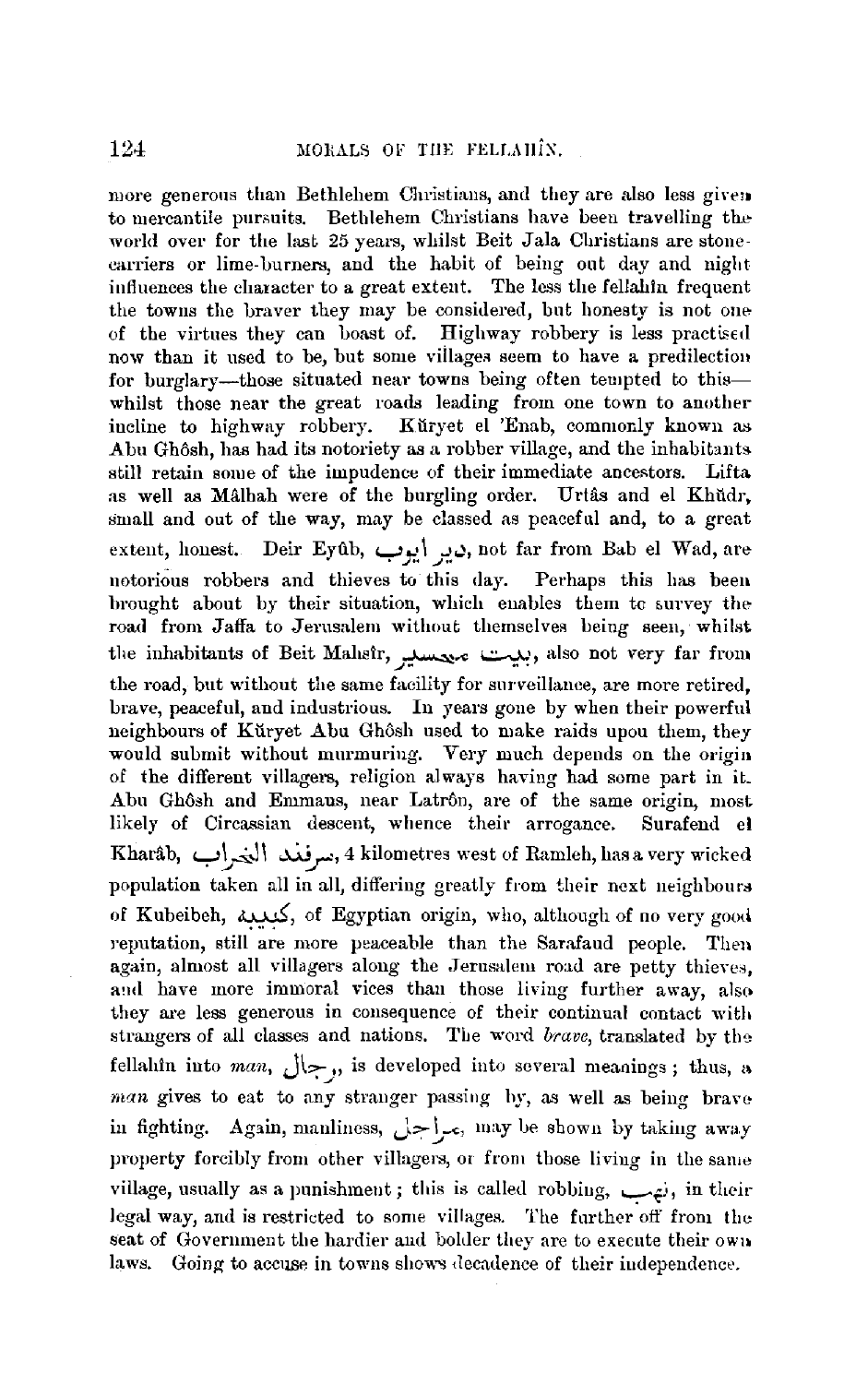Again, goat-stealing is counted as manliness. This is practised in the mountains, and very often done as vengeance—the stealing party either hides in advance between the rocks where the flock is expected to pass, or takes the goats out of the folds. This prey is mostly killed at once and roasted and eaten, either by the thieves only or by the whole families. Generally they prepare an oven,  $\leftrightarrow$ ;, made for the purpose, by loose stones piled on each other, leaving a hollow large enough to introduce the goat or lamb; when the stones are sufficiently heated, the meat is put in whole and covered with the heated stones for an hour or so. Afterwards the meat is quite tender, and is eaten with the more appetite if the enemy is greater.

In fighting against each other, either with stones or arms, they may be called bold ; they seldom hide behind rocks or walls, although they are cowards.

They have vices, though different from those of the townspeople, inherited from time immemerial-as Moses told the Children of Israel in Leviticus xviii, 23-27, to keep themselves from such abominations.

## 2. How are women punished when they are unchaste, either before or *after marriage* 'I

Answer. Women are punished by death when the consequence of their unchastity can really be proved, be it before or after marriago. The way the punishment is fultilled is generally brought about by the coaxing of the nearest-of-kin; the father, or brother, or cousin entices the accused to go to some out-of-the-way place, where they pretend business, or in harvest time an excuse can readily be found ; the victim also very often is aware of what is going to happen. Any mode of killing is adopted. I have known cases of being cut to pieces, others strangled, others shot, or simply cutting the head off. It is considered a great dishonour for the family to leave the adulteress unpunished. Honour is saved when the deed is done, and as a sign that vengeance has been taken, some blood ought to be smeared on the turban of the executioner when entering the village; the neighbours then cease their blame.

Near large towns they are less strict, partly from personal degradation and liberal views, and partly from the impossibility of escaping the Turkish law.

Several cases in Urtâs were punished, one by strangulation in a cave several miles away, another was shot by her brother-in-law. Her husband was in the army, and, as he never came back, the case was never reported. In the first case, a girl was killed by her brother and cousin ; here, too, nobody had anything to say, and the case was covered. A woman of Surafend left her village ani dishonoured herself and family by giving herself away in the streets of Jerusalem. Her brother went there, treated her very kindly, and succeeded in making her go home on a visit, where she was treated with much love during a month. One day when he was out ploughing, he asked her to bring him his dinner, which she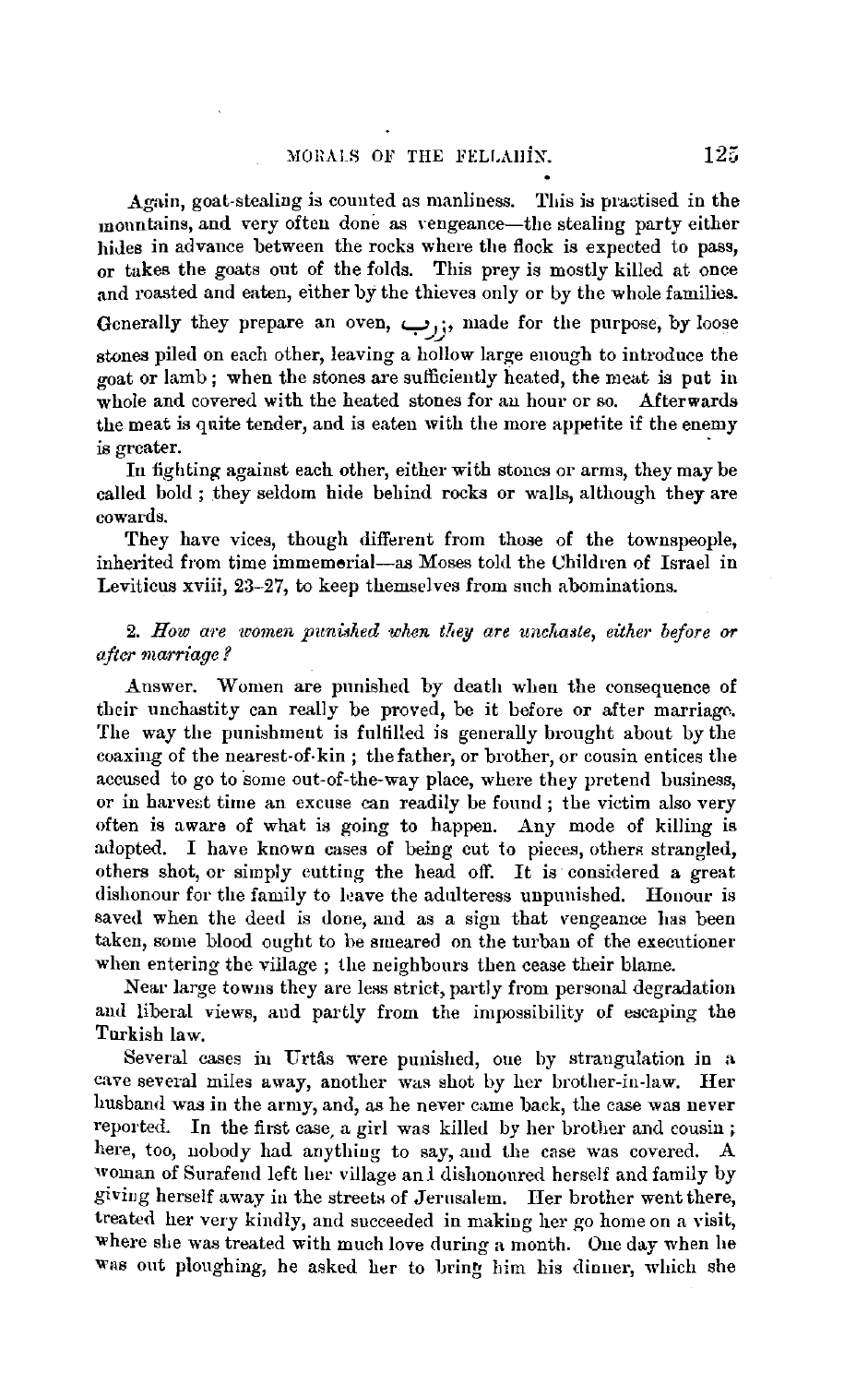unhesitatingly did. They sat down to eat, and having done so, he asked her to go to the sand-hills of Rûbîn in search of wood. He followed her there, and when he approached her with his axe, she fell on her knees begging for life, but he said: "Thou whore, thou hast stained our honour, we can only wash it clean with thy blood." He hacked one arm away, and then the other, she all the time begging him to spare her life. Then he.unrolled her hair, and dragging her with fury, cut off her head, smeared some of her blood on his turban, and buried the mutilated corpse. When he came home, rumour of his behaviour was soon spread, and his enemies tried to let the Government officials know, but he left the village, and is said to have been seen in the Hauran. But the family stain was removed.

Formerly, when the Government power did not extend very far beyond the walls of Jerusalem, they killed them openly. In Beit Sahur many years ago a woman was discovered having been on forbidden ground ; the elders of the village and the family council took the woman down to Bab-el-Masié, **a...,lJ\** ~~' and sat down in a large circl;, the woman in the middle: they now voted as to what should be her punishment, and all except one man said death. She was then and there cut to pieces by the whole assembly, the one man having narrowly escaped to share her lot, though he was innocent, and only from compassion wanted to save her. Thus, examples may be found here and there, but certainly they berome more rare as we near the towns.

#### 3. Are men punished for adultery as well as women?

Answer. Yes, if there are sufficient proofs, but this being very difficult, they mostly escape the punishment. Where the relatives of the abused woman think they have ample proof of the adulterer, they will kill him clandestinely, in fact a good many murders originate thus : but a man has always to be avenged, there is no end to the vengeance. The following is an example : A Faghuri went north stealing. In the Nâblus district it is customary for straugers to beg their bread at the ovens. The burglar sat down in the street to await some occasion. Presently a well dressed woman came out with a wooden dish, باطبه, *batie*, containing dough and pigeons, which she was taking to the oven, يأبون, tabuney. He now slipped into the house and hid in the wheat-storer (خابيه), with the intention of stealing what he could when the inmates were asleep. After a while the woman came back with the roasted pigeons and fresh bread, put them on a tray of straw, طبق, and covered them. She then put on her wedding clothes, perfumed herself, painted her eyes, and let in a male friend. They had their supper, when suddenly a knock at the door announced her husband, who had been away to buy corn, and had returned unexpectedly, with two loads of wheat. In haste, the woman put her lover into the wheat-storer, and opened with *ahlan wa sahlan,*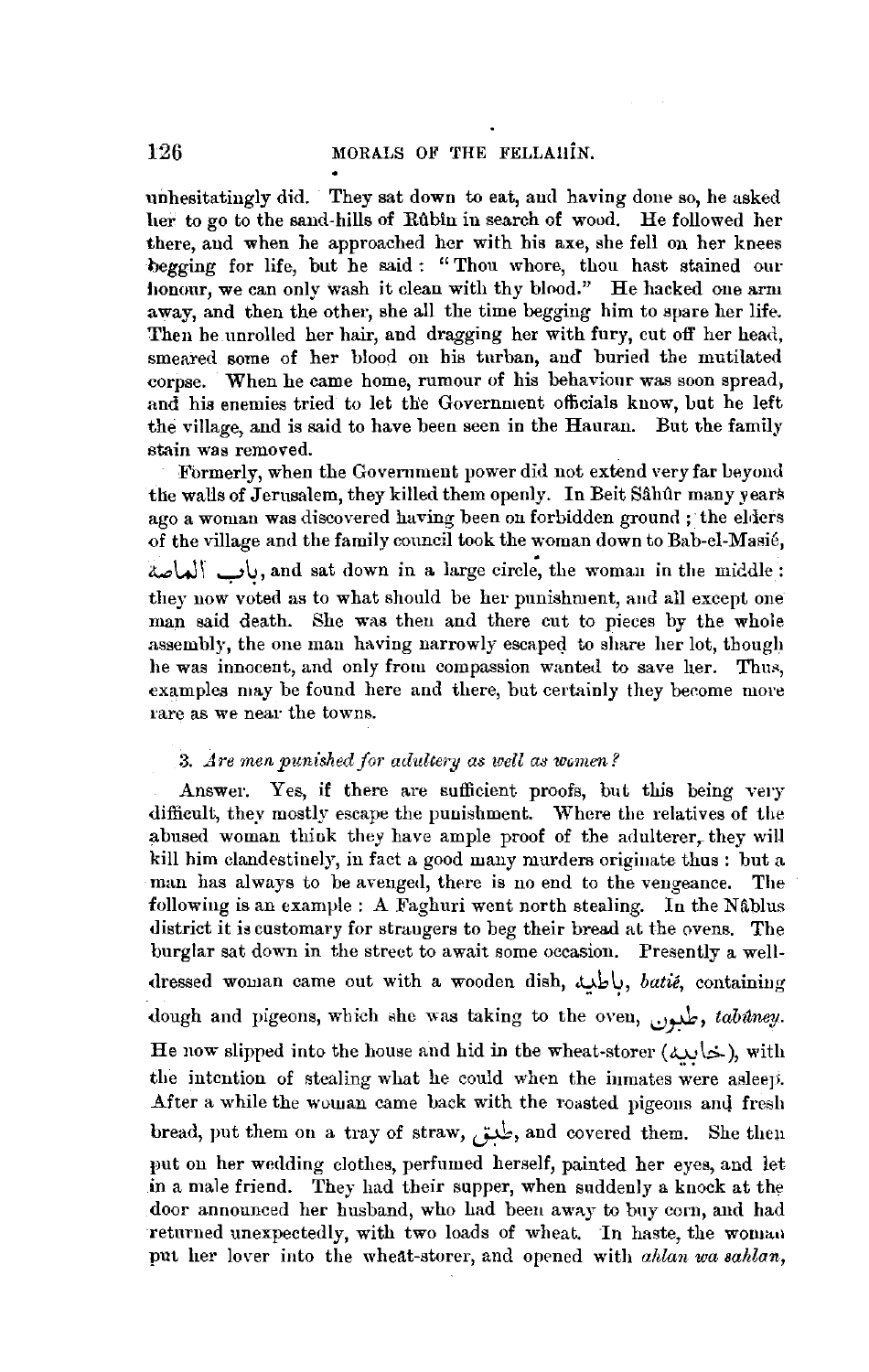لعلل وسهلن ) Welcome to my husband. Of course, the wheat had now to be stored away--the thief and the lover sitting side hy side as quiet as possible. When the wheat came ponring in, the thief jumped np, and called the attention of the house-owner to the different events of the evening. They now brought both lovers and laid them face to face on each other, and in this position cut both heads off with oue stroke of a sword. Both corpses were thrown into the well in the courtyard, and the thief in the self-same hour left the house and village, and was never again seen in that neighbourhood. A Dervish, an unmarried man, under pretence of frantic fits of holiness, had, in his nightly runs over the mountains of Urtas, a secret *rencontre* with a maiden. When the secret was divulged, the Dervish secretly left Urtas *(see Quarterly Statement, January, 1894, pp. 34-35), for the next-of-kin would have* killed him, in spite of his holiness. The woman was strangled. It is only the apparent consequence of adultery which is thus punished; for it would be next to impossible to punish-at least fellahin-legally, a man or a married woman, as the consequences can always be shifted ; the law for denouncing being so minute. Thus, a man found shut up in one room with a woman, or even in her bed, cannot be judged as guilty, as long as the act itself has not been seen. There may be very strong suspicion, but the husband dare not act lightly. A man of Beit Dejan was telling me one day, in the presence of two fellahin from Emmaus and Beit Mahsir, how he had watched his wife, whom he suspected of having a lover. One day he feigned leaving the village, but by a round-about way came back and hid in the Yicinity, when his doubts were soon confirmed by the entrance into the house of his wife's lover. He called immediately several men of the village, and they surrounded the house., and called to the woman to open the door, which, after some hesitation, she did. She had hidden the lover, but a close inspection of the premises soon brought him to light, when the husband only sent both away, immediately announcing to his wife her divorce. At this, my *two* mountain fellah friends had their swords half drawn, as if to assist at such a capital inoment, and could hardly await the announcement of the execution of the sinners in some brutal way. The blood of the two mountaineers had risen whilst the Dejanite coolly explained to them how he did not even beat either his wife or her lover; for, said he, they would have accused him in Jaffa, and he might have been punished; but thus he was divorced legally before the judge in Jaffa, having sufficient proofs. My mountaineers spat in the Dejanite's face-for such degradation of fellahin they would, under the same circumstances, have cut both to pieces. (Burning, as proposed by Judah, Genesis xxxviii, 24, is unknown.)

#### 4. *Are tliieves punishe1~* by *having thefr hands cut off?*

Not now; but in times past this must have been customary, and up to a very recent date. The Crimean War may be regarded as bringing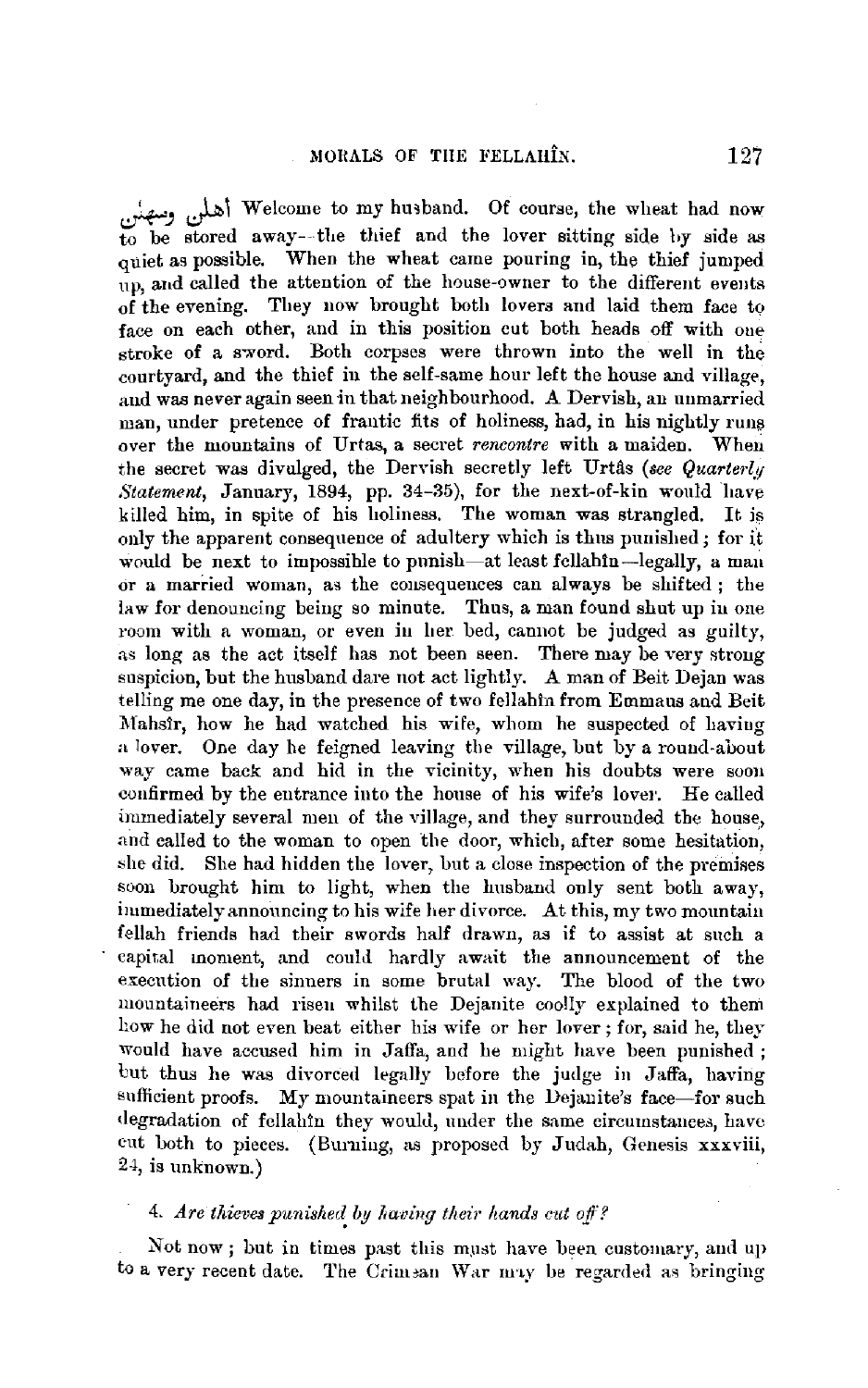in a general change in the relations between fellahin and Government laws, of course, always in a progressive way, beginning with Jerusalem and its environs and Jaffa and its environs. All other towns and villages long retained a semi-independent life.

In the story of the **Zir** (about the year 600 A.D.), cutting off hands is mentioned. The Haj Mustapha Abu Ghôsh, who held the mountains of Judah under his supreme authority up to 1863, punished thieves for a first offence by cutting off a hand and a foot ; old offenders were usually killed at once. At a later period they used only to beat them, but in snch an unmerciful way that death would often be the consequence. In the plains, where waterwheels are used; a thief was sometimes bound to the chain, and carried round under the water several times. Many years ago, when having a talk with some fellah Sheikhs, I asked them whether they would object to French rule? Well, they said, it was all right, but they were afraid of the punishments being those of having hands cut off for thieves, and tongues cut out for liars. This is perhaps a tradition kept np from St. Louis, who used to do this out of his extreme piety.

## 5. *Explain how murder is punished, and what money is needed to condone it. Explain all you know about blood feuds.*

Answer. When murder has been committed, the malefactor and the kindred Alpedes of the murderer-leave the place, if it is a known fact, and cannot be denied. They generally go to some powerful neighbour or ally, and beg his assistance or protection  $\Delta$ .  $d\Delta k$ halet. They usually experience a friendly reception. .An armistice *i* fa,; of a certain number of days is called for, and the family of the person murdered try to arrange matters through the mediation of their protectors. If an agreement is come to, their law is Piast. 33,333, para. 33. But, as a rule, a girl is given in marriage to the deceased's family, or even 2 or 3, also several yoke of oxen, or a piece of land. A day for meeting is appointed, and they generally meet well armed, for, in case of au emergency, they may settle the dispute by a fight. They have a dinner together, differing in nothing from all other dinners-rice, and meat, or bread, in broth-they kiss each others' heads, and promise to live henceforth in peace. Though time may help them somewhat, the desire for vengeance is so strong amongst them, that it takes a good many years to really arrange matters. If they cannot agree, time is no question. They say a Bedawy had waited to fake his revenge 40 years, when he met a relation of the murderer of his relative and killed him ; but a quarter of an hour later he met the murderer himself and repented for having been too quick. Therefore they wait as long as possible, and try all they can to kill the murderer himself; u'nless the murderer is not worth killing, then a better man is chosen. In fact they always daim four men at least. In cases where money is not accepted, or the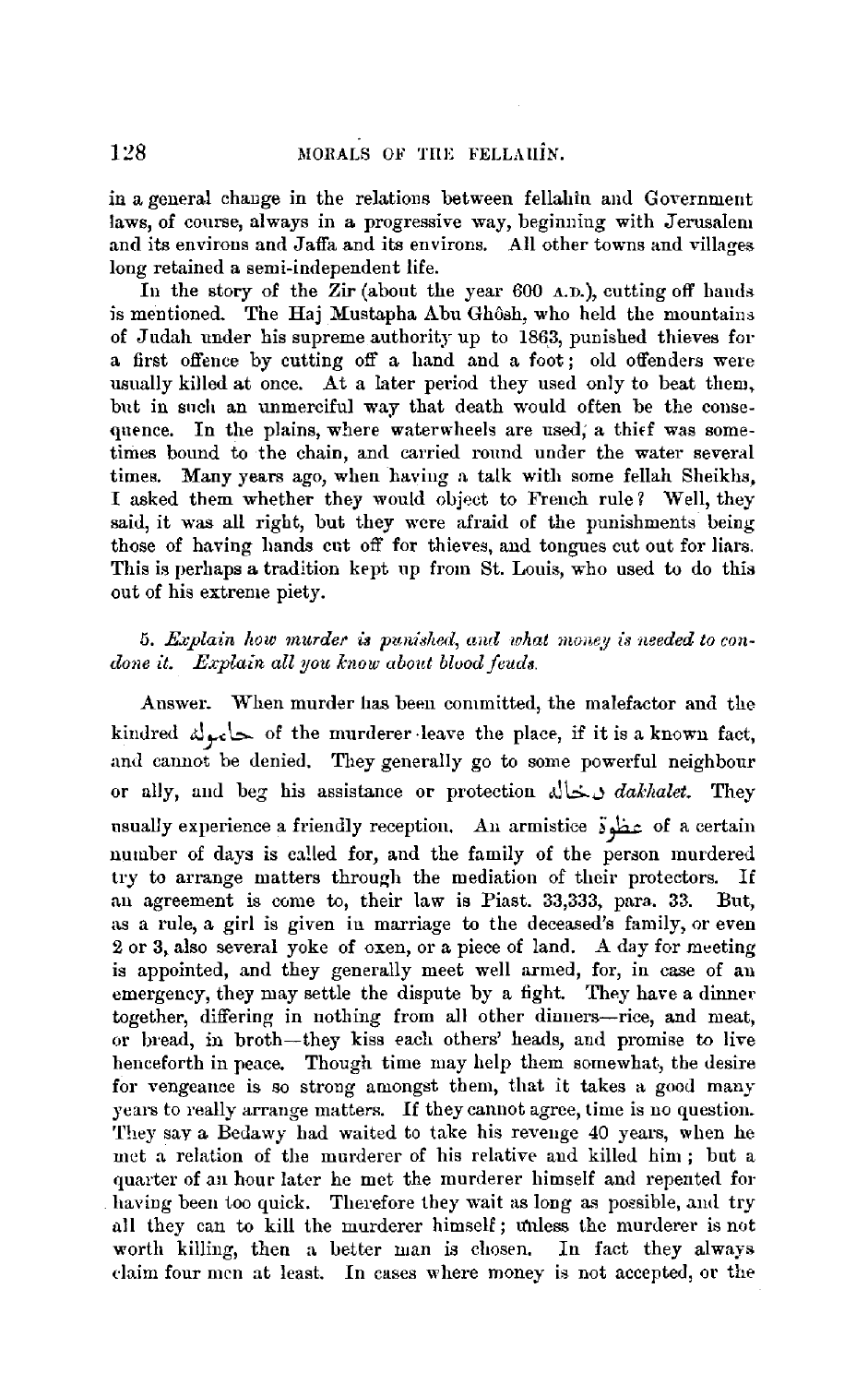conditions are too hard to fulfil, the vengeance, .J\ll I *el thar,* continues through generations. Government interference of late years has hardly been able to put a stop to the fends, though it has somewhat checked them, and interfering as far as the money-question goes has considerably weakened the opponents, who are frightened by the terrible expenses. In a case of murder, already alluded to on page 132, Quarterty Statement, April, 1894, where the whole village of Urtas agreed to kill Salem, the tyrant of the place-who together with a captain of Gendarmes in Jerusalem oppressed the people-they had agreed to lay in wait for him on different roads, and to bear the consequences together. Accordingly on the 17th November, 1875, he was killed on the way to Bethlehem; the murderer was known, but the family of the murdered man was too weak to do anything beyond denouncing the whole set of conspirators, who were imprisoned at Jerusalem for many years, but by means of money they got out again, and the man is still unavenged. The man left three boys, between one aud five, who at the age of ten already began talking of the vengeance they had to take. On several occasions in my presence they, together with their nephew (at the time of the murder a man of 20), tried in the heat of dispute to take their vengeance, أستد ثارهم *tharhum*, but the bystanders were very careful to stop them. Amongst themselves, or in our preseuce, no secret was made about the hopes of taking their revenge. The offender would even come to me and tell me, if he had tried and not succeeded, either because his gun would not go off, 01· the victim had escaped narrowly by galloping as fast as possible. Two men especially expected to be murdered, and never went out of doors after dark, hardly through the village itself, for fear of meeting the ever-ready avenger.

In Beit Mahsir a man killed his brother many years ago. Here the case was different ; neither Government officials meddled, nor did any of the family stir, as they were all the next-of-kin. But the murderer left a wife and a son, who went to her home at Lubban, in the Nablus district. When the boy was grown up his uncle, the murderer of his father, went to claim him, pretending a desire to have his nephew with him to bring him up and marry him. The fact was he was afraid the nephew might easier find occasion of taking his vengeance if absent from the village, but if he married his daughter to his nephew they would be brought into closer contact and there would be less danger. The boy, who is now grown up, promises still to kill his uncle some day. He is a very good-natured lad, but the *thar* cannot be omitted.

If a man is killed undesignedly, the murderer is plundered of everything he possesses by the relations of the person killed, and is obliged to flee from the village to some powerful friend or neighbour, who thus replaces the City of Refuge of the Israelites. Negotiations may begin at once, but three men may be killed in his stead without the guilty party having any claim whatever. If a woman is killed the Mohammedan Llood-money, *de'ljd .:Jfohamadie,* '½\_~.,..., J..,j is taken, but in rare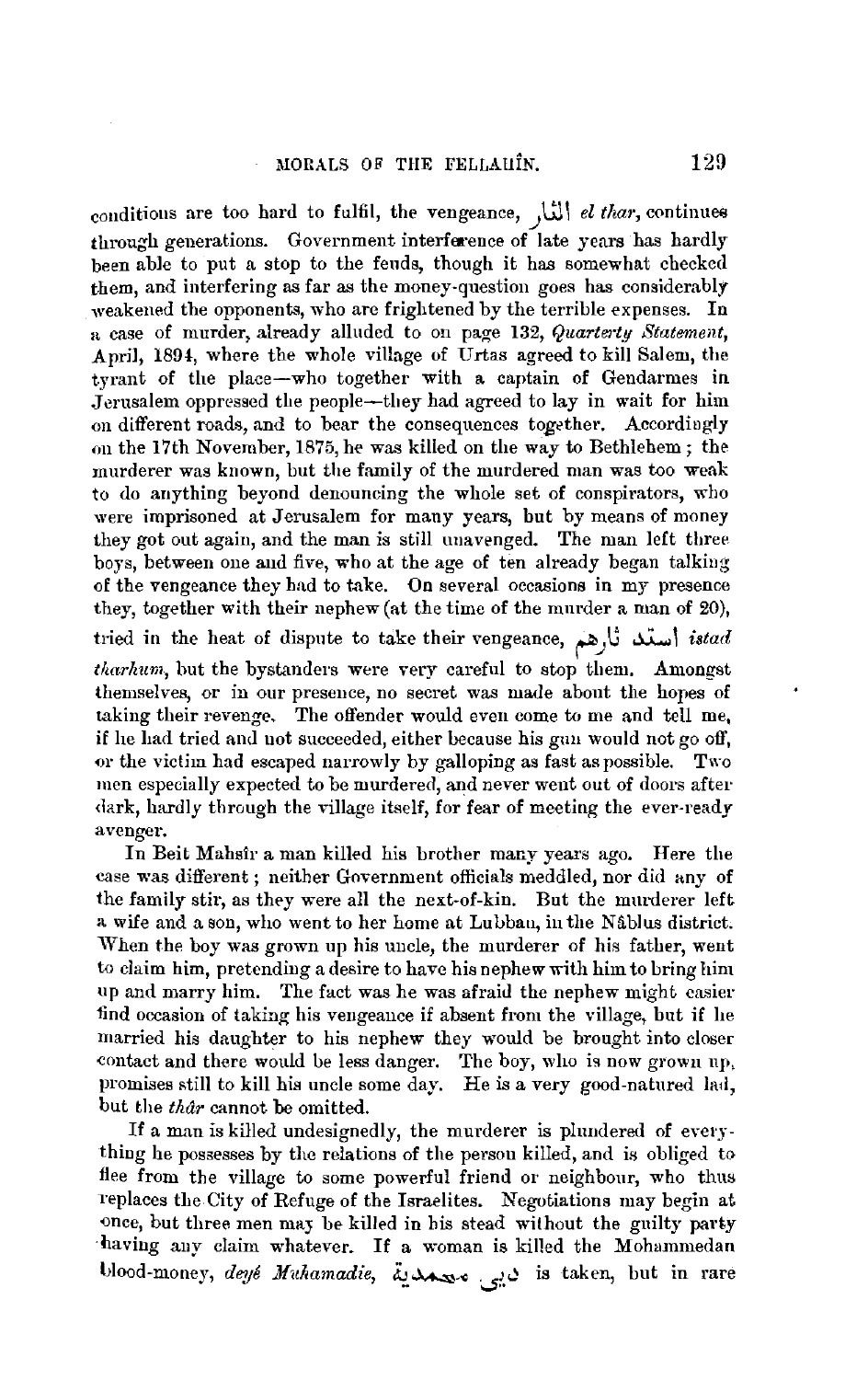instances blood is taken instead. It is very rare for a woman to be killed, at least willingly.

If a woman be the murderer she is not punished; the murder, if possible, is put to the account of a man. It may happen that in a riot women help the men by throwing stones, and may kill a man. Several years ago, in Küryet el 'Enab, a man was killed by a woman who threw stones from the house-top. He begged, like Abimelech of old (Judges ix, 53) to die by the hand of a man, but, contrary to Israelite manners, this was not granted, and to this day if his enemies talk about him, it is said with contempt: "Cursed be his father, who was killed by a woman," \,., ~ ~ \ *,)~.* (see also Judges ix, 54) *Yen'<1l ~4 bu-lcatlatho* niam.

6. Do you knew cases in which men have been made to drink boiling *water or oil to show their innocence after swearing it by Allah?* 

Answer. No, but very often in Urtâs they used to threaten and even appoint days on which to go to the Bal'a, a south of Gaza, where a Sheikh makes the swearers lick a red-hot iron, and the guilty alone has his tongne burnt. But as such proceedings are very disastrous for both parties, they always arranged matters at the last moment before starting.

7. How do they swear? Do they place the hand on any stone or other *object in swearing l* 

Answer. The real efficacious form for swearing is somewhat as follows:-

واللهِ العظيم باللهِ الكريم ال يا ابن داود (و هلم جرا)

*Wallahi il 'Azeeni, billahi-il-Km·eem, iin ya ibn Daond (&c., &c.).* 

By God the mighty, by God the bountiful, oh son of David.

They now say what the case may be. Instead of "son of David" they may say the prophet David himself, or the Saint before whose tomb they swear. This is generally done with great solemnity and danger, as the parties meet on an appointed day, at the Saint's tomb, mutually agreed upon, all well armed, to swear their innocence either of a theft or adultery; for murder they do not swear.

On one occasion a man had taken a mare from another one for a ride. · In consequence of the ride the mare died : the owner claimed the price of the mare, and the borrower denied his liability. Consequently a day was appointed for the parties to meet in St. George's Church, which, 'though a Christian (Greek) Church, is still acknowledged by the Mohammedans as El-Khŭdr, أنخدر. The borrower of the mare approached, and put bis hand to the chain in the lunatic asylum aml , swore, as above, and by El-Khudr, that the mare never died in conse-,quence of his ride. Both parties were so well armed that they only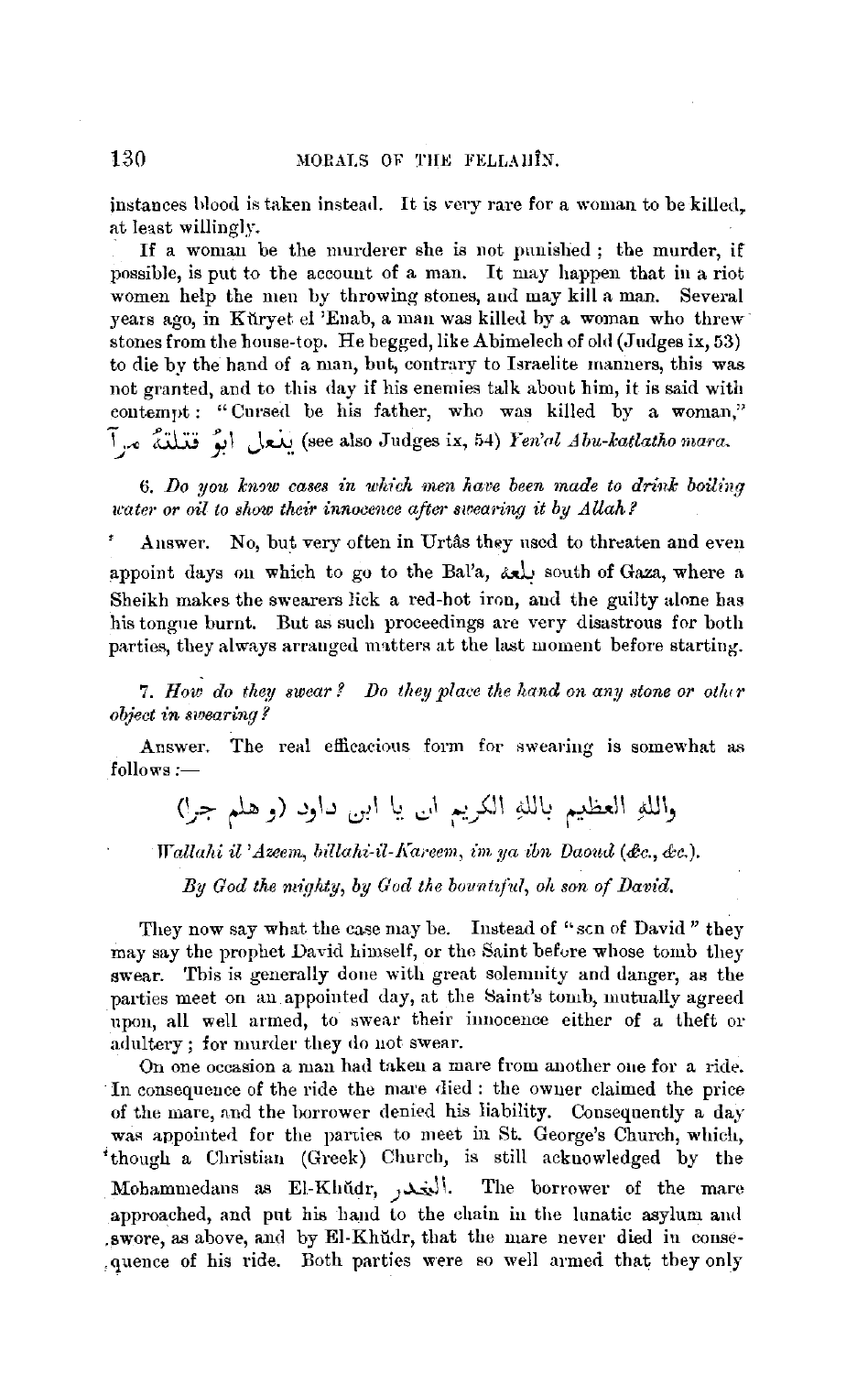walked home proudly without daring any attack on each other. Another man was accused of "attempt of adultery." The case had to be settled. after swearing innocence in the Church of the Nativity in Bethlehem. ~ <sup>I</sup>*el mahd* (Christians swear by the son of Mary, Jesus, the son of God ; whilst Mohammedans swear by 'Esa, the son of Miriam). The accused, although guilty, swore to the husband, and after having done so, struck his adversary, غريم Ghareem, with a naboot on the head, saying, "Are you now content ; you have had my oath?"

Another form. If a man has been wounded by a firearm the person supposed to be guilty swears :

~, ..:;..,:;...i Y\_, *...:.:\_; ..* ~ L,., ~..,\_,j ,.J~ uj\ t,'..r(ll ~l~ ~I ~~ *UI,))* \_, \ *d,.)* ~ \ lo J 1 '-tj \ }., l.,\_... J?. ~...i:,... Y \_, '-t-,c-" -.:r" *J* <sup>I</sup>

*By the great God, by the generous God* (here touching the gun) *that thir gun did neither impel (me) nor wink (to me), neither am I from its tribe, nor was I present in its day (i.e., the day of its crime), and even though it in mine, I knc1w not where to look for it (i.e.,* I am ignorant of its doings).

On some occasions they use stratagems : A man had to swear for a misdeed of which he was guilty, and, being of au honest turn of mind, he went into the house, lay on the cradle and was rocked by his mother. then with a light heart he went to swear, as above, and saying, "Since I was rocked in the cradle *I* never committed such a crime, nor have seen, nor beheld such."

There is another more powerful form, of which we ourselves were once the victim.  $\ldots$  . A "best man" from the village was brought to swear at the window of the Prophet David at Neby Dand, Jerusalem, that we were in the wrong, whilst three other men behind him held each other by the girdle, the first swearer holding the iron bar of the window. the others forming a chain behind him and only swearing that what the first one said was absolutely true.

On another occasion two parties hatl to settle the limits of their lands. They were not sure abont them, so they sat down and agreed to swear by St. George, but to spare them all the trouble of going there and putting on feast clothes, they made a square with their fingers on the ground, the swearer saying, "Oh men! this square represents St. George's abode, he is over against us, but can be present just as well, so I'll swear here"·;. and, putting his hand on the square, swore, and it was accepted by both parties, namely, that the boundary of his lands passed in such and such a ,place.

## 8. Can the Sheikh order a man to be put to death, or can the Elders of : *the tribe do so* ? *If so, how* is *he killed!*

• Answer. Not now. In days gone by when the Sheikhs of Küryet el ...'Enab, of the Abu Ghôsh family, or of Beit-'Atâb of the Sahamy family,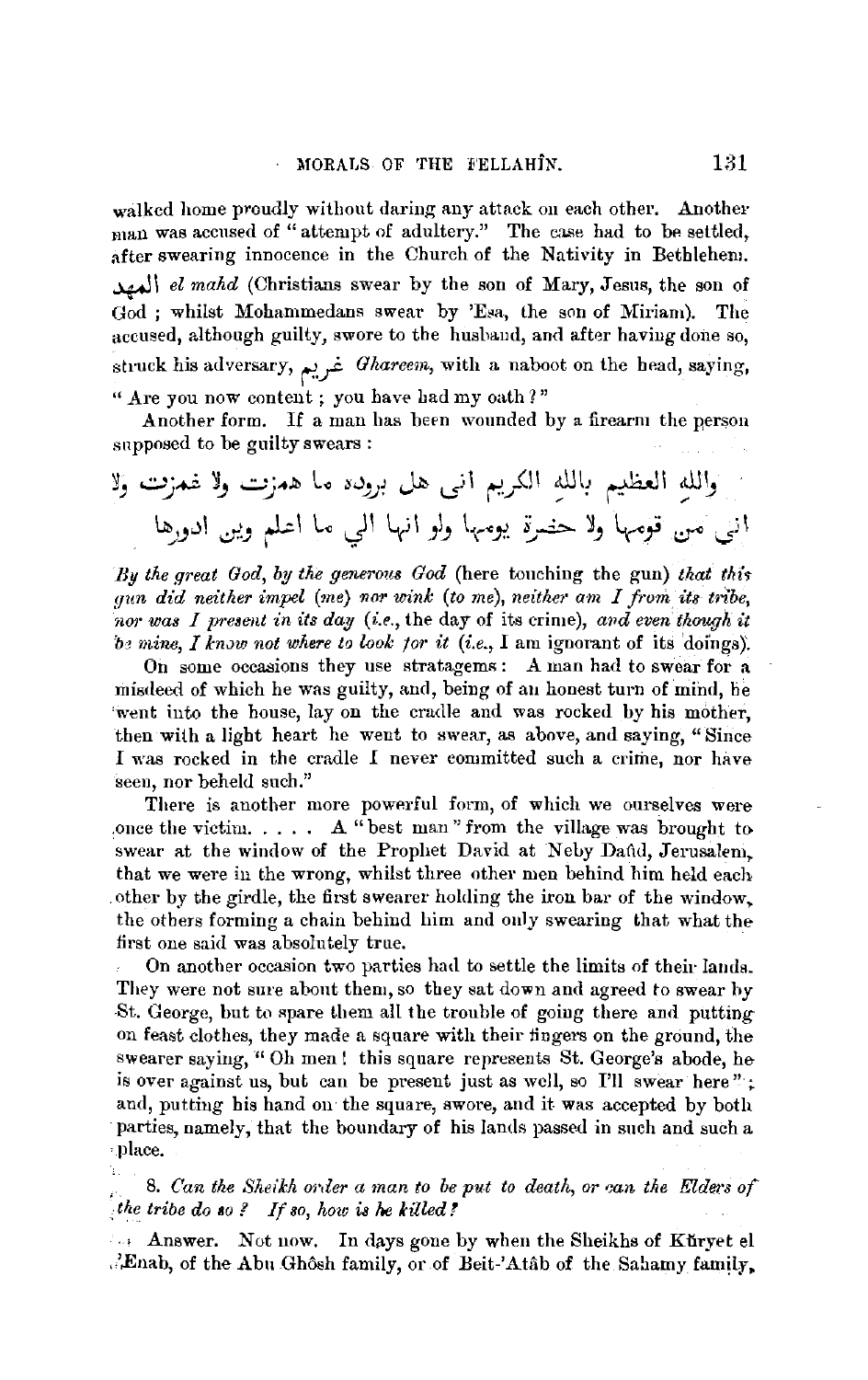or of Beit Jibrin of the 'Azizy family, were all powerful; these chieftains would simply order a man to be killed, and their orders were immediately executed. Bnt, as already stated, the Crimean war is to be considered the end of the fellahin power in Palestine, though some far off villages south of Hebron still retain partial independence. About the year 1858, when the present inhabitants of Emmaus, east of Latrôn, still lived in Kürvet (for they are relatives, and are distinguished as fellahin and *'hadar*, or townspeople, حد<sub>ا</sub>, a man named Shahwân, شهبوان, fell in Iove with a married woman and did all in his power to marry her by inducingher husband to divorce her. When entreaties and threatenings were without effect he tried to kill the man. One night when the husband was asleep at Dilb, the fountain below Ktiryet el 'Enab, Shahwan shot him with a pistol right in the breast; the man, mortally wounded, still had strength enough to call out "Shahwan shot me!" this being heard by some neighbours. Shahwan ran home and hid the pistol, but it was generally known that he was the murderer, and without any trial the **Haj** Mustapha ordered him to be brought and slaughtered immediately, the relatives of the murderer having to fulfil the order. When the uncle of the murderer put the sword to his neck he fainted, but three other men standing by took the sword, and with one blow cut off his head on the manure hill. The Haj Mustapha gave orders to have him buried without ablution, with his blood and bloody garments, and had him carried away outside of the village, that his carcass should not "defile the

village," أَيُجَسِسَ البَعْدُ "so without prayer they buried him in a corner

of the cemetery. But secretly by night his relatives poured several jars of water over his grave, to have him cleansed, and thus enable him when his time comes to enter into Paradise.

9. Are they strict about their women? Are there many illegitimate ehildren?

Answer. Yes, on account of their jealousy, and very often not without cause. They all try to keep them as strict as possible; they have no confidence in their women, not in the most virtuous. Some villages are more openly given to debauchery. The less they communicate with strangers, as, for instance, outlying villages of the Hebron district, the less the scandal. However chaste a fellah wants to have the reputation of his own village, this being also a guarantee for himself, he is careless and even impudent about the reputation of another. Some villagers still consider themselves as *'hadar;* townspeople, as Bir M'ain of Emeer descent, or Kuryet el 'Enab of Abu Ghôsh memory. Their women at least half veil their faces on the approach of strangers, which fellah women do not. I know of no illegitimate children at all, at least .·none living in the villages, in consequence of the strictness about unchastity. On some rare occasions married women have had children,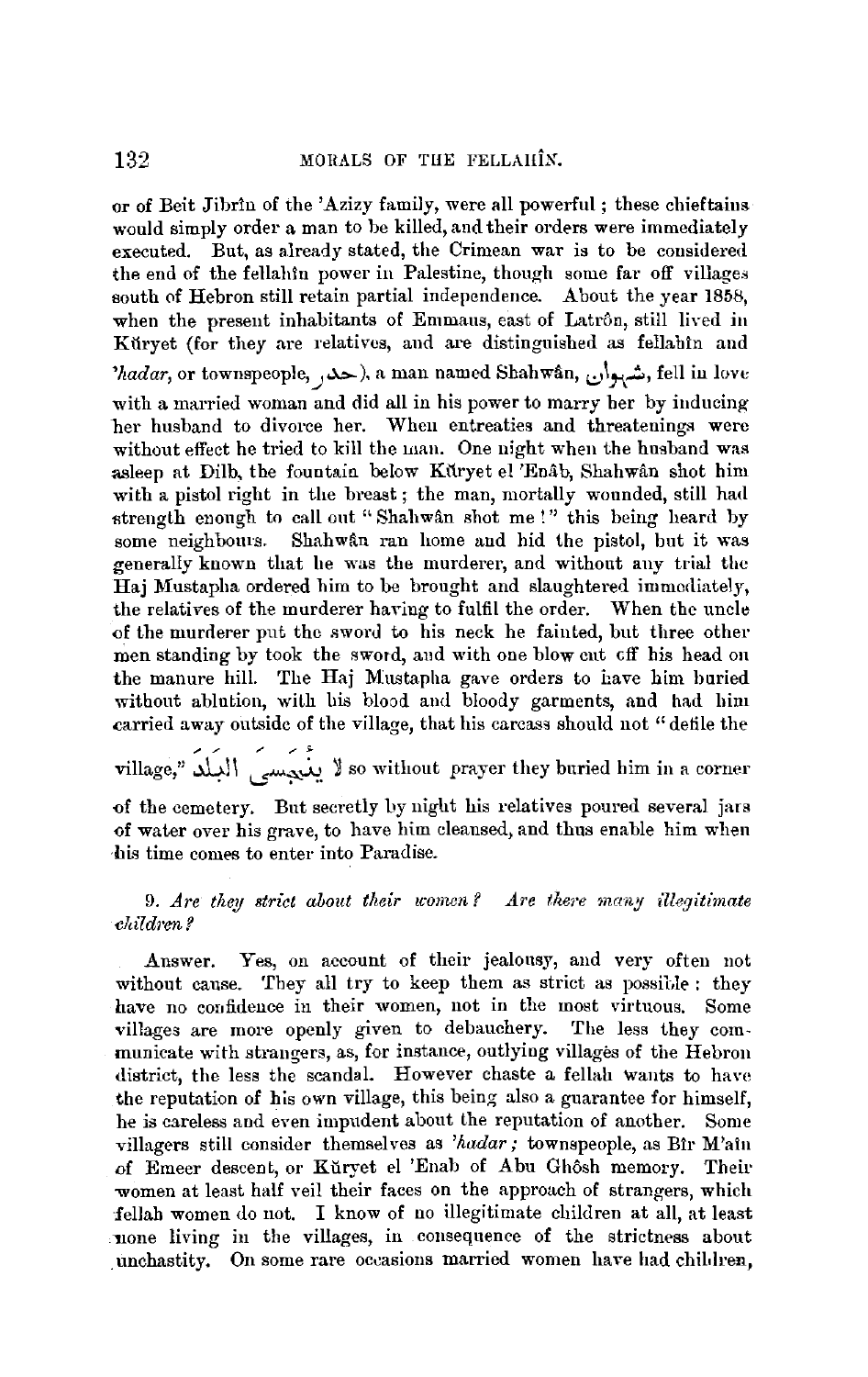whom the father or husband would not acknowledge, but for want of sufficient proof simply rejected the child. I knew a blind man in Jaffa who had been sent away by his father, of Beit Mahstr, when he was already grown up. The father, on careful calculations many years afterwards, had come to the conclusion that this could not be his son, and so rejected him. Again, another curious case, a married woman had a boy by another man, but the husband acknowledged the boy ; not so the natural father, who, however, after the death of the wife, claimeq "his son," as the woman could no more be punished. The fellahin want as many sons as they can have-for every son is capable of praising God-and the more du was (hamd-lillahs) the better for the father's well-being in Paradise. The above case is the only one I heard of. I do not know of any unmarried woman's child living in a village.

A girl belonging to a village in the plain was with child, which would be punished by death in any other villages. Her father inquired about the father, and tried to have him marry his daughter, but he would not acknowledge the child before its birth. The girl then came to Jaffa, and pnt the case before the Kadi, who took her into his house, and she was confined of a boy there, who is called i,  $\left| \overrightarrow{L}_{1} \right|$ , *Ibn el doleh*, Son of the

Government, and the girl was paid **3** Majeedis a month to bring it up. **A** new order of Roman Catholic sisters came to Jerusalem several years ago, going round the villages to gather maiden-mothers expecting their children; they act as midwives, and bring the children up in the orphanage at Jerusalem in the Roman Catholic faith. Their field of labour is mostly among the Christian fellahin. The women of villages which lie near to towns, employ means for procuring abortion.

Another way of escaping punishment is also common. If the man who misled a girl consents, which is often the case, the pair go to another part of the country, beyond Jordan, amongst the Bedawin, or to the Hauran, where they act as though they were always married, and generally find employment as farmers or servants. This going away is called "a snatching away," حَطْدِيَة. They never come back, though for decency's sake, the family feign to minutely search for the fugitives. Years may go by before anything is known, and the girl's relatives are the more easily consoled, as a bloody act is spared to them.

In two villages in this district public houses are even found. An old woman receives into her house runaway girls from other places, and secretly lets the young men kuow. Though the people of these villages call this a new custom, and impute it to Government protection of women, I am inclined to find in it a very old institution. These villages may be classed with Sodom and Gomorrah : and also in Genesis xxxviii, we find Judah going to a harlot, who in those days was veiled as a particular sign, and afterwards sending her a kid as pay, openly. Thus it is very likely that the villages in the neighbourhood always had such institutions. The villages of the plain all along the way to Gaza have no

I